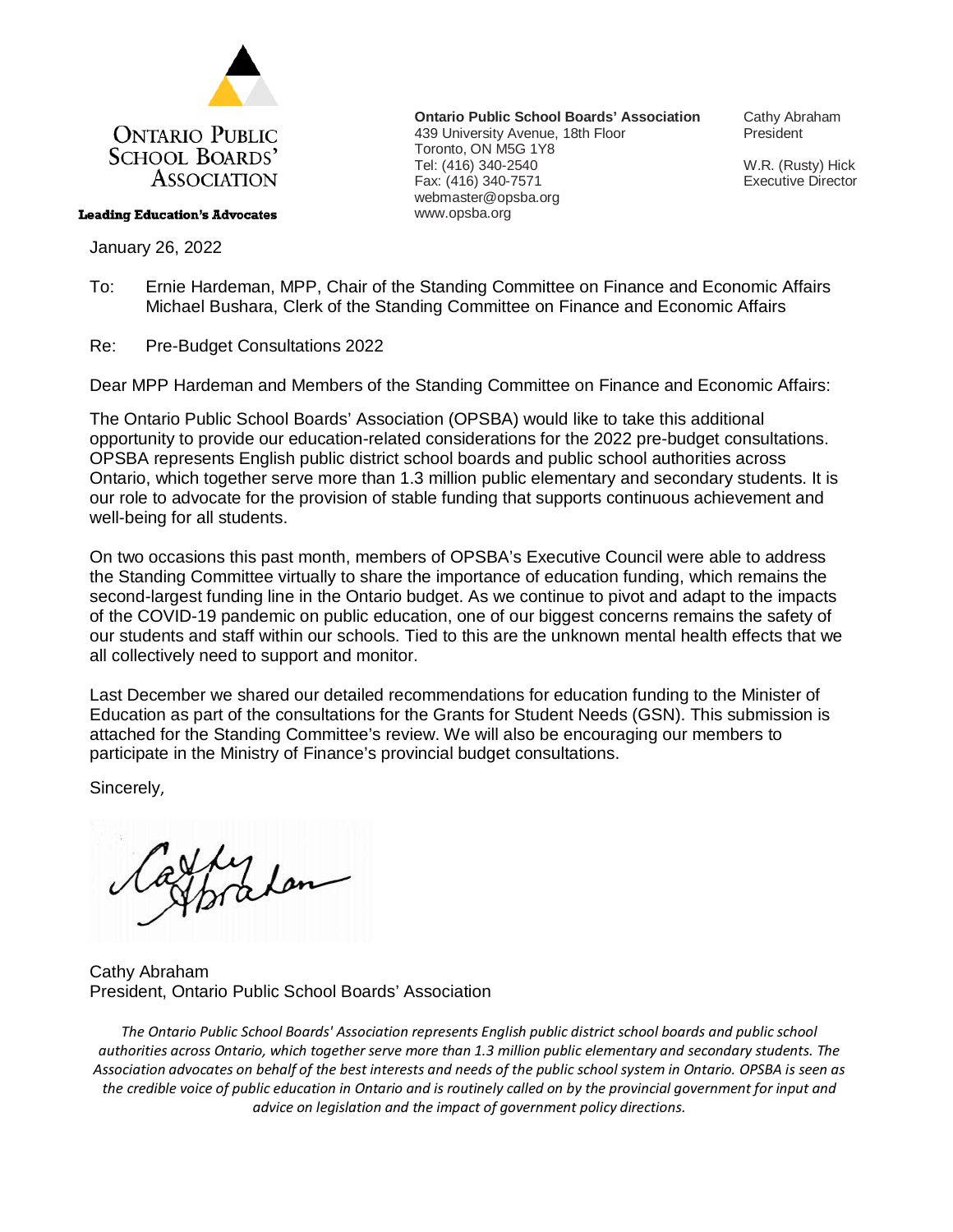# **OPSBA Submission Regarding 2022-23 Education Funding and the GSN (Grants for Student Needs)**

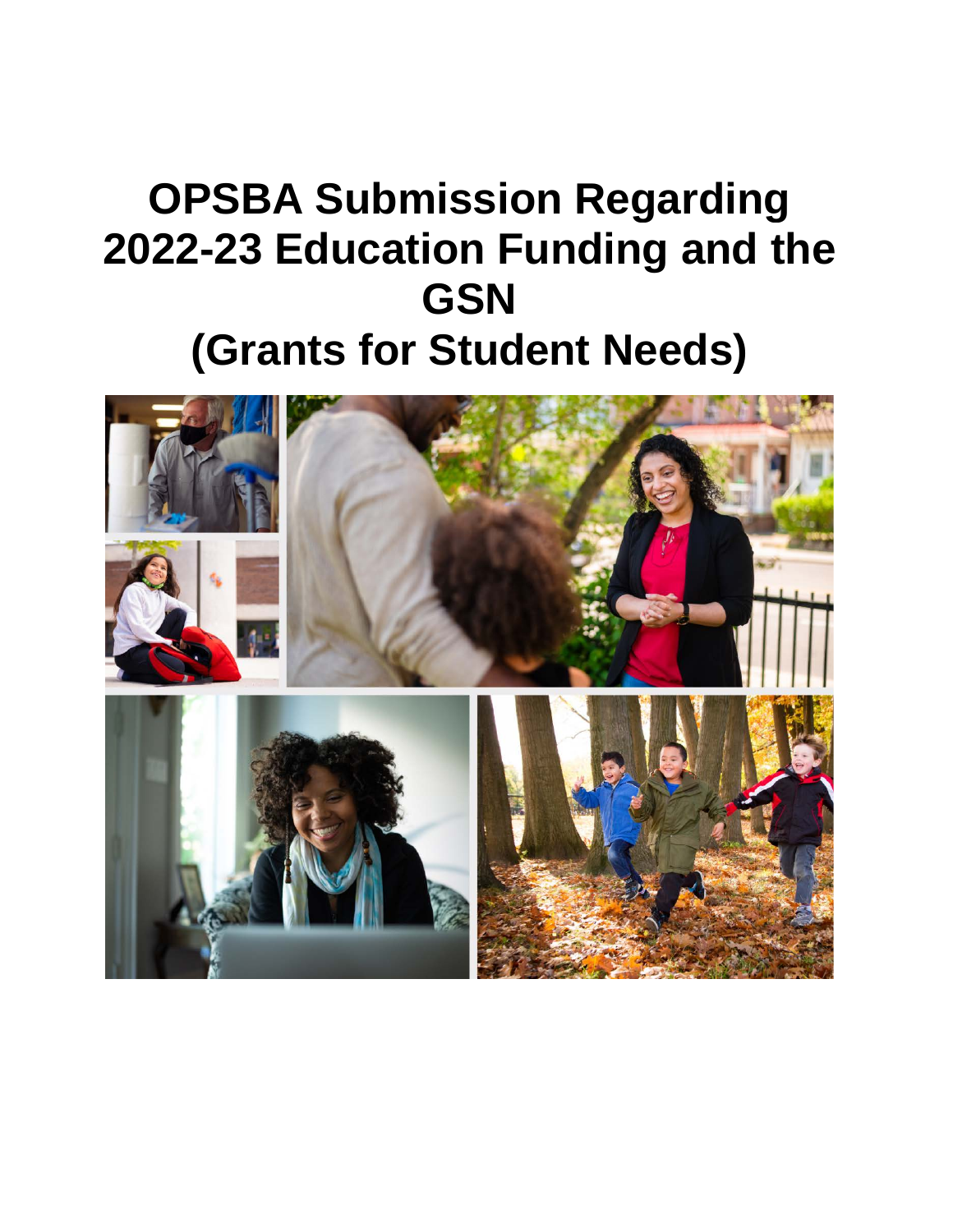

**Leading Education's Advocates** 

**Ontario Public School Boards' Association** 439 University Avenue, 18th Floor Toronto, ON M5G 1Y8 Tel: (416) 340-2540 Fax: (416) 340-7571 www.opsba.org

Cathy Abraham President

W.R. (Rusty) Hick Executive Director

December 1, 2021

The Honourable Stephen Lecce Minister of Education

Dear Minister:

The Ontario Public School Boards' Association (OPSBA) welcomes the opportunity to respond to the Ministry of Education's 2022-2023 Education Funding Guide, and to share key areas of funding to support student achievement and well-being. Our submission reflects feedback from students, trustees, the OPSBA Indigenous Trustees' Council, member board business officials, and senior OPSBA staff. Similar to past practice, we have also connected with the Council of Senior Business Officials (COSBO) and are aligned in our Guide recommendations.

Many boards continue to face funding pressures that have been exacerbated by the pandemic, and we want to acknowledge our appreciation for the recent release of the second half of the federal COVID-19 funding. This funding will allow school boards to continue to responsibly plan for safe and effective mitigation measures for the remainder of the school year. Some boards will continue to need a degree of flexibility to manage in-year deficits resulting from the COVID crisis and we are asking again for the government's support in permitting those boards to prepare plans that lead to balanced budgets.

Of note, we have included a comprehensive section in our submission to reflect our suggestions regarding student mental health and re-engagement. This is an area of great importance to our Association, which has been underscored by the COVID-19 pandemic. The suggestions align and support the feedback from OPSBA's *Transitioning from the COVID 19 School Experience* discussion paper and the meetings held by the Education Partners Discussion Table. This group, which has over 30 organizations represented, has met monthly to identify key education priority areas and has begun to propose recommendations for transformative change in schools to enable all students and staff to thrive. Some of the co-created recommendations are included in this GSN submission related to Mental Health Supports, Technology and Bandwidth and Equity, Diversity and Inclusion.

As part of our internal consultation process, OPSBA recently conducted a survey among our Board of Directors. Nearly 67% of responding member boards said they will require additional funding to cover areas for COVID-19 support. Respondents noted that long-term commitments of dedicated funding would be appreciated to ensure students and staff are supported when addressing the burgeoning mental health and learning support needs in all schools. If it is determined that school boards will continue enacting public health protocols in the near-term, support for additional PPE will be required.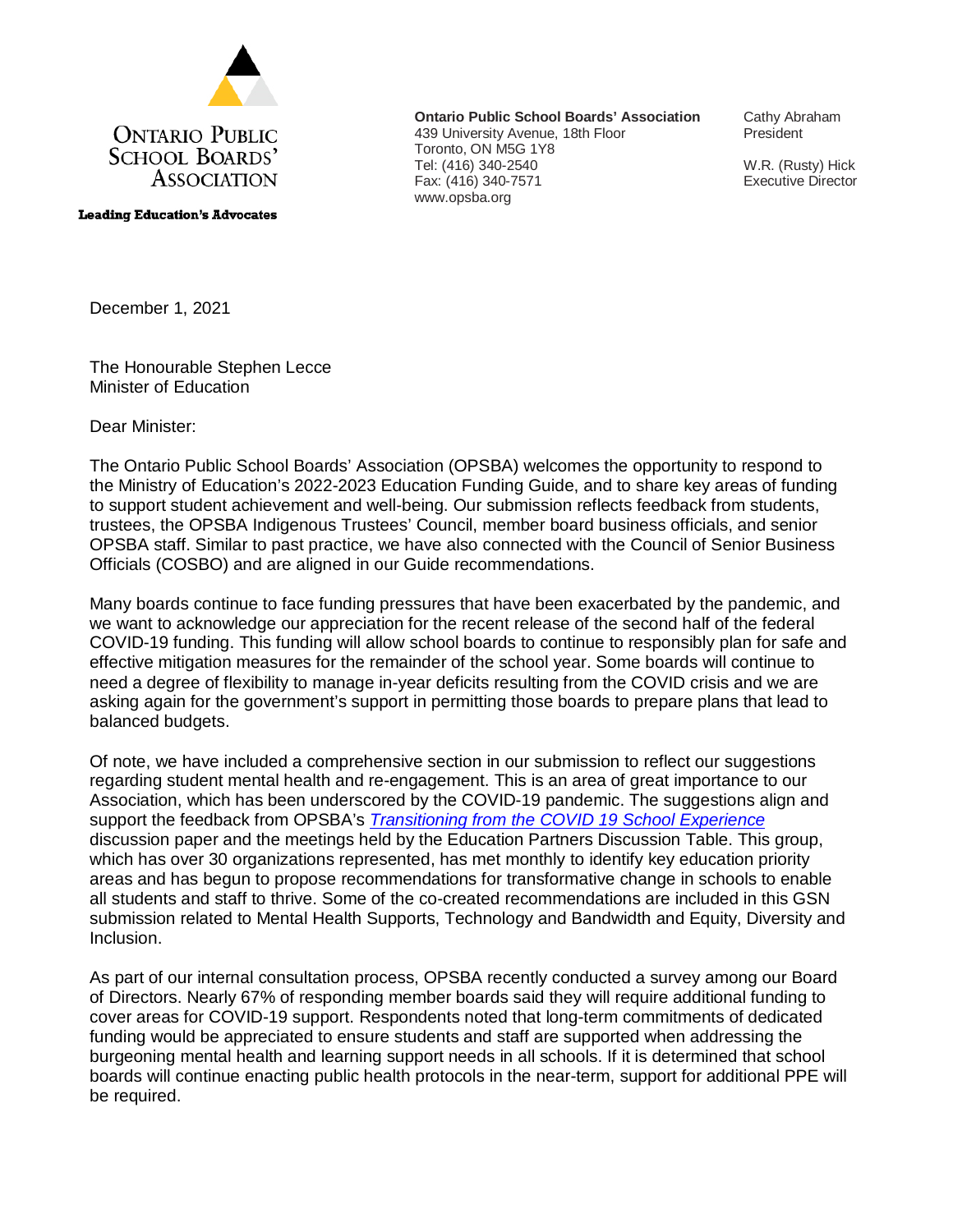School boards noted the following additional COVID-19-related funding needs: mental health resources for staff and students, early intervention and learning gap supports, additional schoolbased staff, technology and broadband for students who were unable to connect in a reliable manner, virtual school administration, sick leave and replacement staffing, pandemic management/reporting expectations, ventilation and filtration costs, and supports for school administration to reflect demands placed on them. Many of these supports will be required even if the pandemic subsides.

The survey also showed that the top four post-pandemic areas of funding concern noted by school boards are Special Education, Mental Health Supports (including Student Learning Supports), Student Transportation, and Capital Funding.

In addition, at the last OPSBA Annual General Meeting, two policy resolutions were approved that we wish to share for funding considerations:

- 1) Research Funding OPSBA is seeking additional funding for the equivalent of two full time Research Officers, per school board, to support the new Board Improvement and Equity Plan (BIEP) and the collection of identity-based data on educational outcomes, as directed by the Ministry of Education.
- 2) Funding for Indigenous Trustee Positions in School Boards OPSBA is requesting that the ministry revise Ontario Regulation 462/97, First Nations Representation on Boards, or provide an alternative mechanism, in order for boards to have a process to add an additional, funded designated Indigenous Trustee. (This would be to support those school boards that do not meet the threshold of identified Indigenous students or have local agreements.)

Finally, below are unique funding areas that we also ask the ministry to consider:

*Labour Relations:* All current collective agreements expire on August 31, 2022, and OPSBA will be bargaining for fair, inclusive agreements, which will require full funding and will need to reflect the changes in program delivery resulting from the pandemic. We would also encourage the government to extend the availability of any unspent funding contained in the current collective agreements that boards have been unable to use because of COVID-19.

*Executive Compensation:* With a virtual freeze on broader public sector executive compensation for over ten years now, we are seeking adjustments for this group on a go-forward basis. It is critical for recruitment and retention, with the freeze having already resulted in very significant turnover in key roles.

*Accessibility:* OPSBA responded to the K-12 Education Standards Development Committee's development of proposed Kindergarten to Grade 12 (K-12) education standards and the related initial recommendations report in October 2021. Many of our comments concerned a lack of funding to meet the expectations of the proposed recommendations, as well as the 2025 deadline under the AODA. Our response can be found on our [website.](https://www.opsba.org/wp-content/uploads/2021/10/OPSBASubmission_EducationAccessibilityStandardRecommendations2021_final.pdf)

OPSBA appreciates the government's responsiveness regarding the TVO mandate allowing school boards and TVO to continue to do what they each do best and to work collaboratively to grow and enhance the quality of online learning credit courses. To support the implementation of the two online credit graduation requirement, beginning in 2022-23, OPSBA recommends the Ministry of Education establish a steering committee to prioritize the development and revision of course offerings and to regularly review and respond to implementation progress as required. The composition of the ministry committee would include OPSBA representation, school board leaders, school board online experts, OeLC and TVO leadership.

OPSBA has, for many years, advocated for the education system to be "fully-funded." A fully-funded system is one in which school boards receive sufficient funding to cover the costs of the programs they deliver and reflects inflation and other cost increases.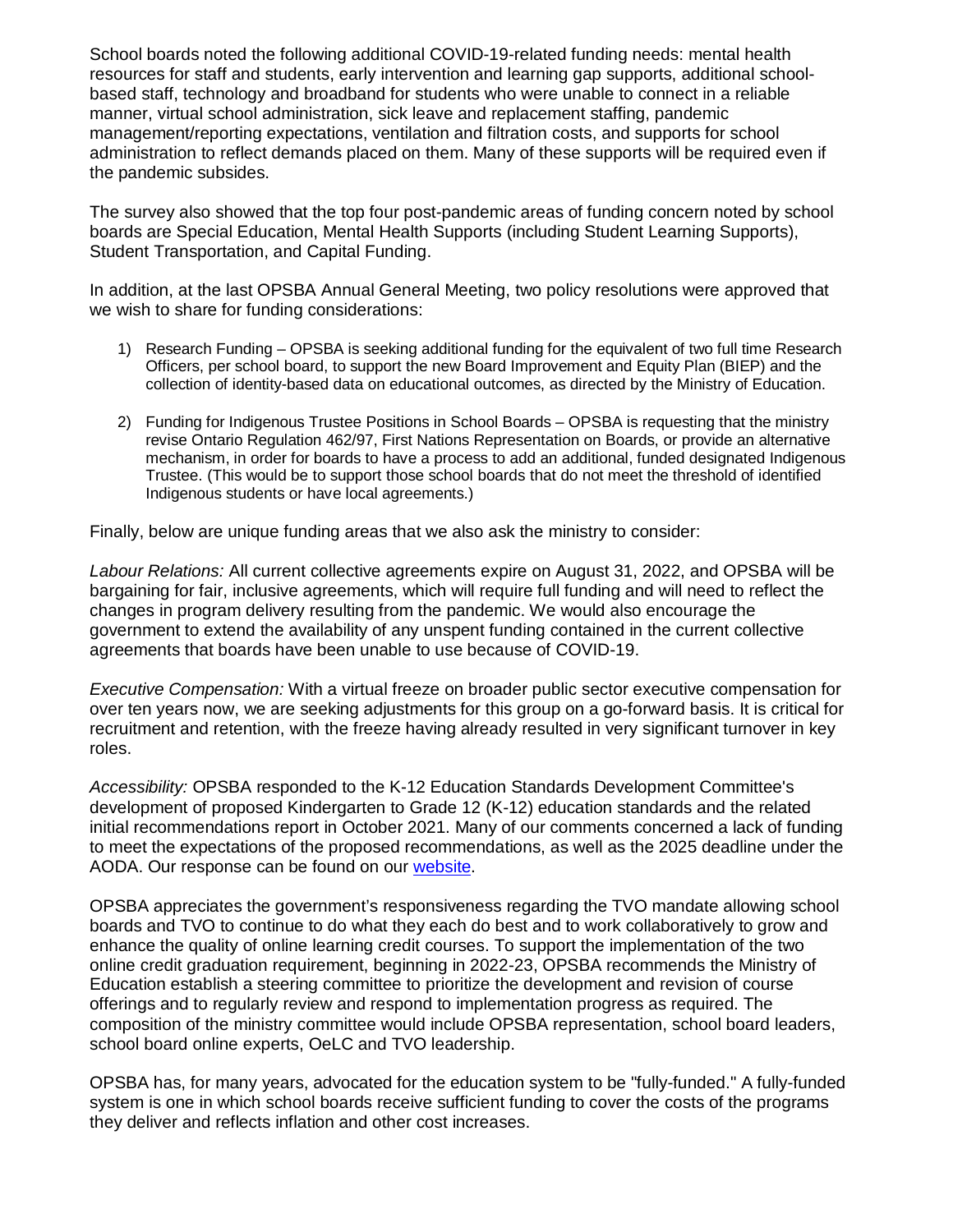In closing, school boards require strong, predictable and equitable education funding in order to set the conditions that promote and sustain improved student achievement and well-being. We always want to stress that education funding is not a one-size-fits-all approach. Every community and school board has its own local context that needs to be considered to maximize student outcomes and therefore school boards require local flexibility.

Sincerely,

Ly Lon

Cathy Abraham President Ontario Public School Boards' Association

cc. Nancy Naylor, Deputy Minister (Education) Andrew Davis, Assistant Deputy Minister (Education) Dasha Androusenkov, Deputy Director, Stakeholder Relations (Minister's Office)

*The Ontario Public School Boards' Association represents English public district school boards and public school authorities across Ontario, which together serve more than 1.3 million public elementary and secondary students. The Association advocates on behalf of the best interests and needs of the public school system in Ontario. OPSBA is seen as the credible voice of public education in Ontario and is routinely called on by the provincial government for input and advice on legislation and the impact of government policy directions.*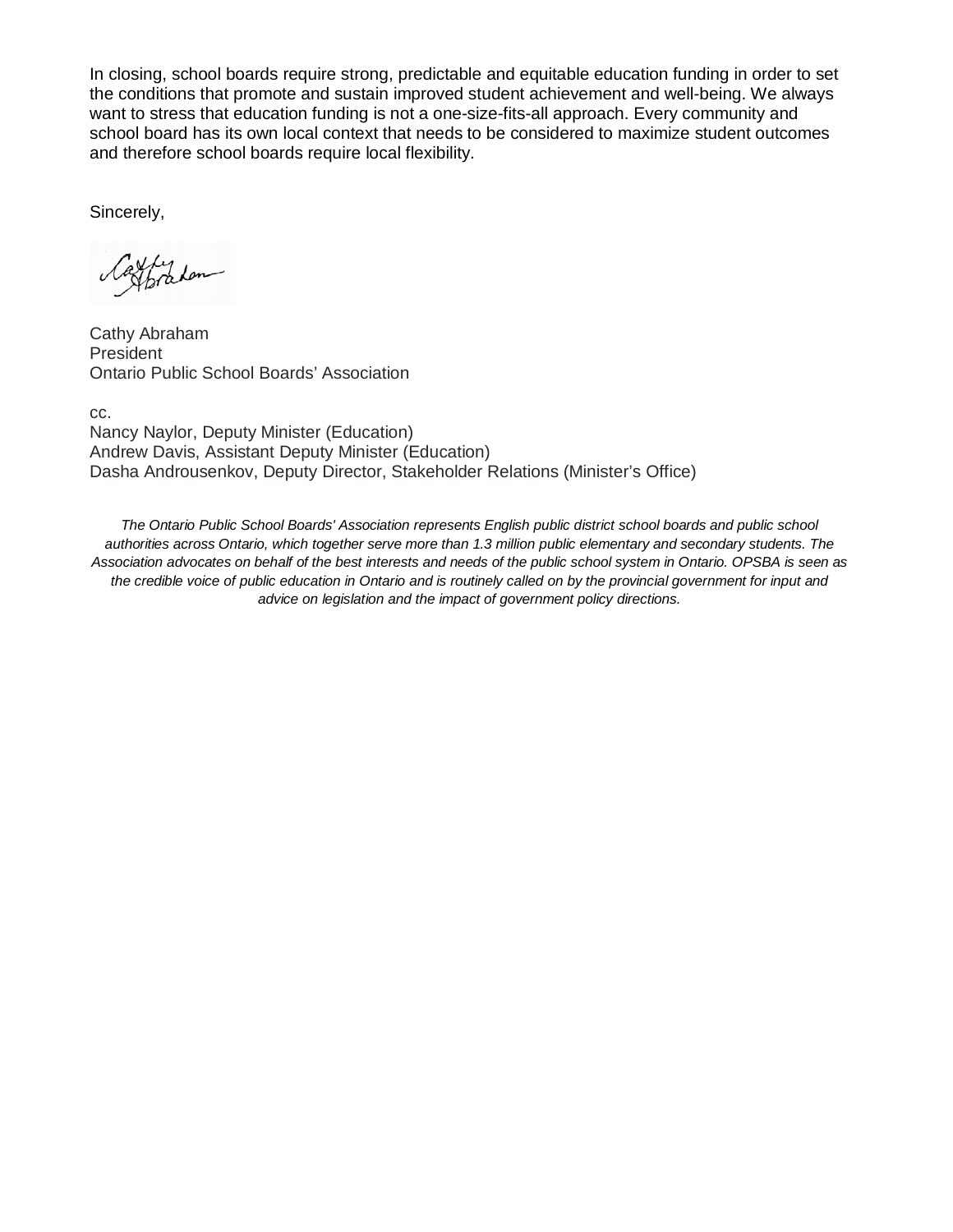### **2022-23 Education Funding Guide**

OPSBA has connected with the Council of Senior Business Officials (COSBO) and we are aligned in many of our recommendations on the areas of discussion proposed in the Ministry of Education's 2022-23 Education Funding Guide.

#### **Mental Health Supports**

Please see our recommendations for mental health supports that are referenced on page 7.

#### **Reducing Administrative Burden and Red Tape**

Public education has regular and transparent reporting with many accountability measures in place. We recognize that the government has introduced several pieces of legislation (i.e. Bill 13, Supporting People and Businesses Act, 2021) to address the issue of multiple and unnecessary reports and this has been appreciated.

We note that COSBO has specific recommendations for this including the reporting of occasional teachers, the use of consistent reporting templates for Priorities and Partnerships Funds (online vs. Excel), streamlining the funding source for the New Teacher Induction Program and High Skills Major Program (currently both in GSN and PPF), and duplicate reporting requirements for certain plans. We also support the request to include timelines within transfer payment agreements so that reporting expectations are known prior to due dates.

In addition, there are two significant policy/regulation changes that OPSBA recommends, which will significantly support the funding of needed capital projects in school boards:

OPSBA recommends:

- Lifting the moratorium on school closures and releasing the revised Pupil Accommodation Review Guidelines (PARG).
- Amending the Education Development Charge (EDC) regulation to allow for flexibility for non-eligible boards to collect EDCs and increase the EDC rates to accurately match actual land purchase costs.

#### **The Learning Opportunities Grant (LOG)**

We continue to ask that the Ministry of Education use more current data sets than the 2006 Census information for the Demographic Allocation, which is used to determine the LOG amounts for each board. This information is very outdated and could significantly impact students at the local level.

OPSBA recommends:

- Using current data taken from the long-form census and also using authentic benchmarks for funding calculations.
- Considering demographic information as part of a Board Improvement and Equity Plan.

#### **Urban and Priority High Schools**

OPSBA understands that this funding has been provided to 40 high schools in 12 school boards in the Greater Toronto and Hamilton Area, London, Ottawa, Waterloo, and Windsor. These are urban areas that are faced with challenges such as students experiencing poverty, students having conflicts with the law, academic achievement issues and the lack of access to community resources. Funding is driven by several socio-economic factors and selection is determined by a needs impact value.

OPSBA recommends:

- Updating the list based on the most recent data, which may result in additional boards qualifying for funding. Boards are currently collecting demographic data on staff and students and that data could support this update through a common reporting tool.
- Reporting on the allocation be done through the Student Success lead.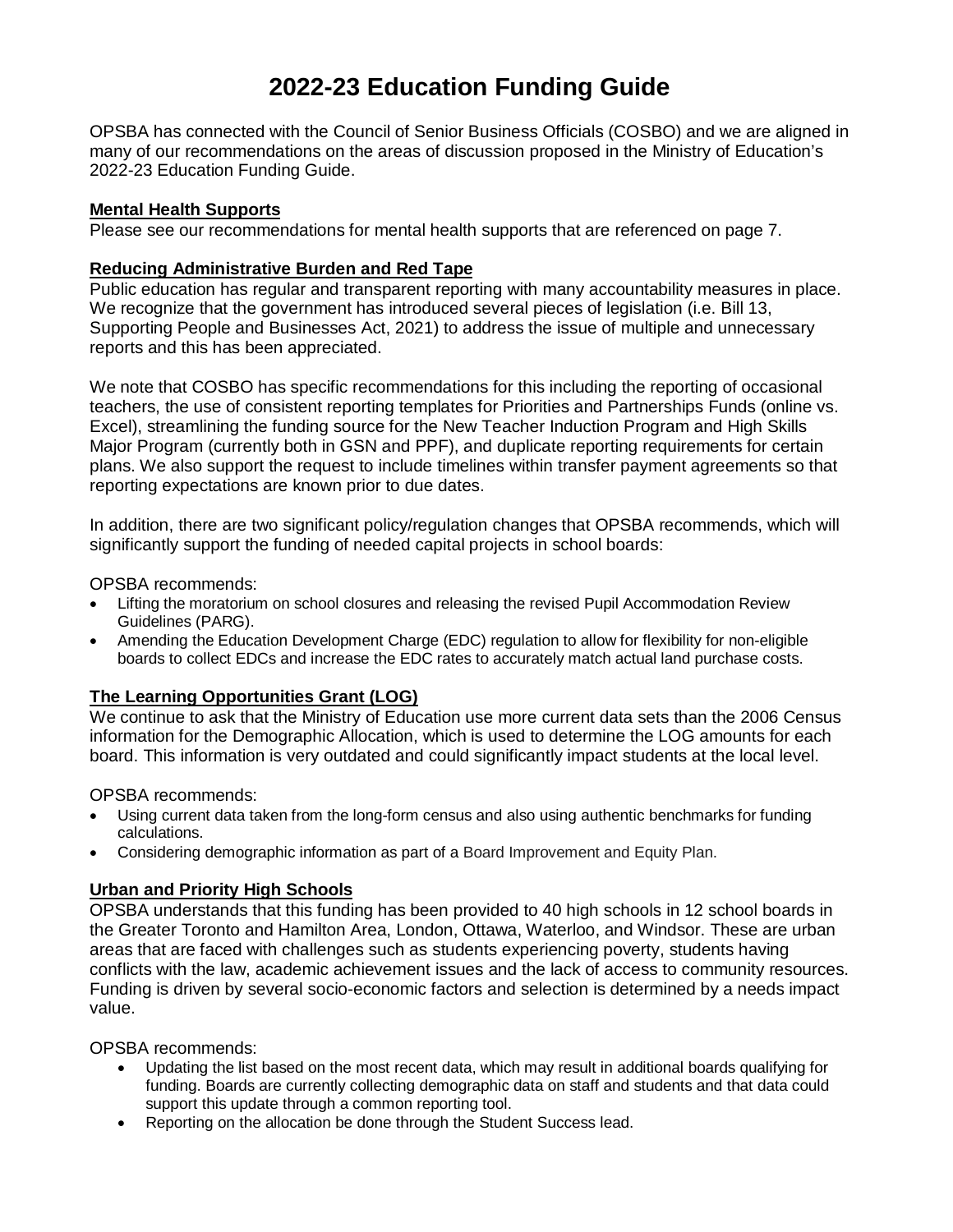#### **The New Teacher Induction Program (NTIP)**

OPSBA agrees that the first few years of teaching are a critical time for new educators and supports the resources dedicated to orientation, mentoring and professional learning. We are unclear about the value of a province-wide benchmark for this program as the number of new teachers entering each year varies significantly by board.

OPSBA recommends:

- Establishing standard learning opportunities in August or at the beginning of employment. Faculties of education could be potential partners in this work.
- Allowing for release time for mentors and mentees for coaching and check-ins.

## **OPSBA's Priority Funding Areas**

#### **MENTAL HEALTH SUPPORTS**

OPSBA continues to support the implementation of a comprehensive and coordinated mental health and addictions strategy. With long-standing data indicating that approximately one in five children and youth in Ontario have a mental health challenge, early investments in school-based mental health and addictions services will yield long-term benefits for the health care system and the wellness of students and future generations. Currently, due to the circumstances surrounding COVID-19, the prevalence of mental health issues among students and staff has risen significantly.

A number of studies have documented the increased prevalence of mental health concerns among children and youth during the pandemic (e.g., Hospital for Sick Children, 2021). When coupled with a recent report by Children's Mental Health Ontario (2020) showing increasing wait times for mental health services, these data confirm the growing need for services provided by mental health professionals in schools and elsewhere. Similarly, there are recent reports from school boards suggesting a dramatic increase in the number and severity of mental health concerns. It is also important to emphasize the need for further efforts and strategies to support staff mental health at all levels in the education sector.

These realities necessitate the development of a staged three-to-five-year strategic "Grants for Student Needs" funding plan to support school boards, schools, educators, students, parents/guardians, and families as they transition from the COVID-19 school experience.

From a healthy classroom perspective there has never been more evidence to support the compelling need to balance and integrate curricular and mental health and well-being expectations into every classroom. School transformation over the next five to 10 years must incorporate this as a critical underpinning. Although the primary responsibility resides with the Ministry of Education, interministerial collaboration is essential to remedy a fractured and significantly underfunded continuum of care.

Mental health and equitable student outcomes are inextricably linked. A strong pre-condition for all school-based mental health services are school boards and schools that operate through an antiracism, anti-oppressive stance. It is important to ensure that interventions are culturally responsive or can be transformed to meet the needs of the students served. For this work to be effectively incorporated into daily practice, there must be training and resources for all staff, which will require funding and resource development.

Appendix A lists all of the evidence-based resources and structures that are currently in place to support mental health in schools and that continue to require a concerted effort to have them consistently accessed, promoted and delivered within all 72 school boards.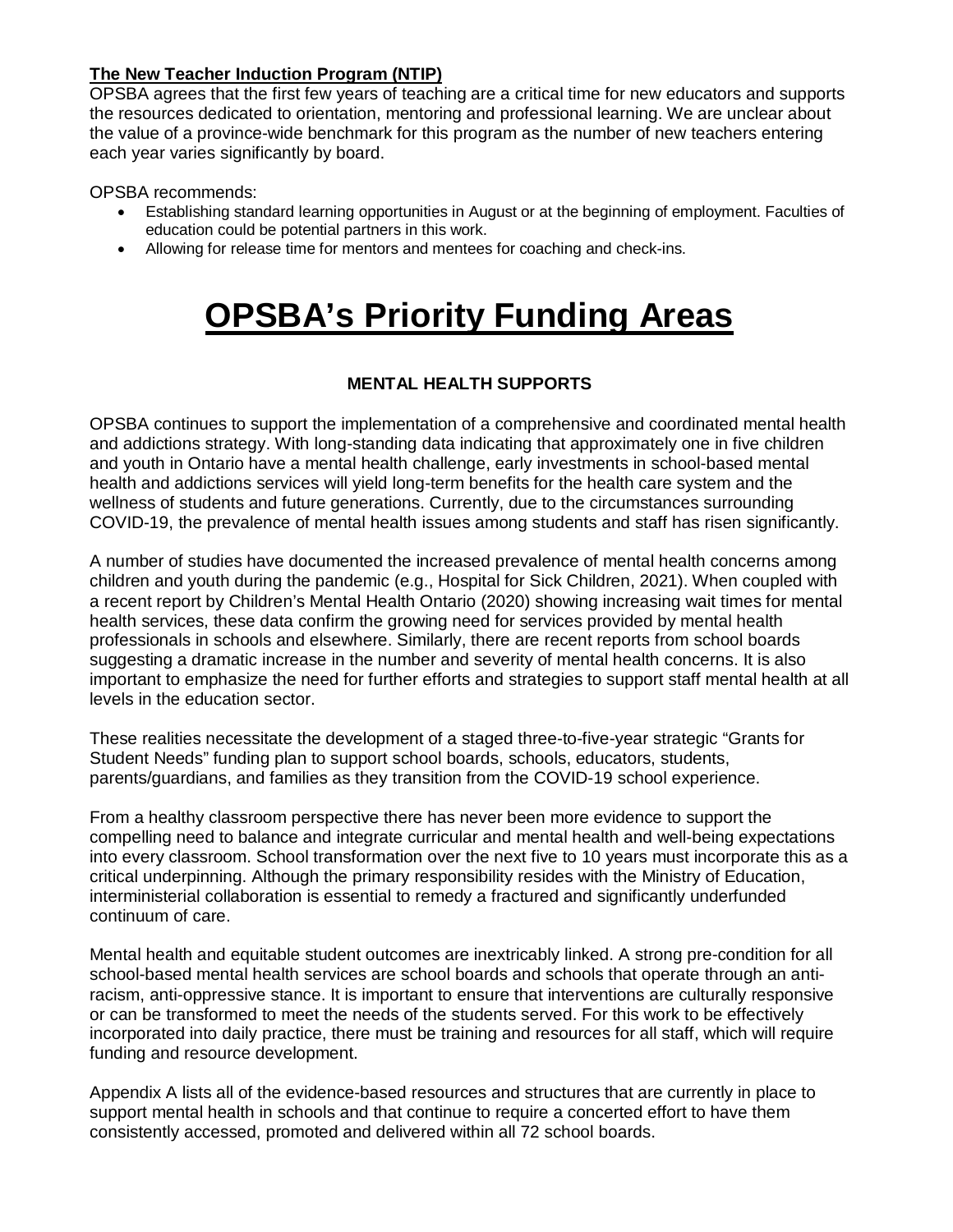All of the recommendations below reflect long-standing mental health and well-being needs at the school, system and community level, which were exacerbated during the pandemic, raising concerns over its longer-term impact. There needs to be a collective understanding that mental health and well-being requires a sustained predictable commitment of government funding to effectively address the increased need for supports and services for students, staff and families for the foreseeable future.

OPSBA recommends:

- The Ministry continue to annually increase the funding for School Mental Health Ontario's (SMHO) infrastructure that reflects current system needs and long-term sustainability.
- That the equivalent funding of a full-time position be implemented in all 72 school boards for each of the next three years for a designated School Board Staff Mental Health Lead to coordinate with the student mental health lead in support of healthy classrooms. Professional learning, training and provincial coordination should be integral to support this position (\*see rationale below).
- A continued focus on expanding school-based resources, supports and services (e.g., mental health promotion, early identification, prevention and intervention) for children, youth and their families.
- Reviewing the already overcrowded Ontario curriculum to include and appropriately balance student mental health and well-being expectations with other learning expectations. Curriculum revisions require sufficient implementation time, resources, professional learning and training with an appropriate balance of expectations.
- Prioritizing funding to support sustained, ongoing, incremental, iterative professional development opportunities (e.g., job-embedded approaches, a coaching model) to eliminate the negative schooling outcomes associated with all forms of historic systemic discrimination. This is a precondition for culturally responsive, identity-affirming mental health support.
- A continued increase in the number of school-based mental health professionals (social workers, psychologists, guidance counsellors, child and youth workers, school mental health workers) to address the significant increase in the number and severity of students requiring support.
- A continued increase in community agency supports and services to eliminate wait lists for sufficient and timely pathways to care across the province, especially in northern, remote and rural areas.
- Investment in a system of care that includes community mental health, public health, hospitals, cultural/faith partners that has students and families at the centre, ensuring that community mental health centres focus primarily on intensive services and are staffed sufficiently for this role.
- Ensuring a focus on mental health supports for transitional youth, especially youth transitioning to post-secondary settings, with an even greater focus in this area due to the pandemic.
- Providing additional resources for attendance counsellor support and credit recovery/rescue support, especially to reengage students and families as a result of remote learning and COVID-19 as indicated through the increase in home schooling.
- The provincial government strongly advocate to the federal government for mental health supports and services in First Nations, band-operated schools, proportional to supports available in provincially funded schools.
- Marketing careers in the mental health sector.
- Pre-service teacher programs include mental health and well-being learning that is aligned with School Mental Health Ontario resources/supports being delivered in Ontario school boards.

#### \* **School Board Staff Mental Health Lead Rationale**

In 2011-12, OPSBA proposed the staged implementation of school board mental health leads to support students in all 72 school boards. In conjunction with the leadership of School Mental Health Ontario, this successful strategy has been integral to creating coordinated school board and provincial mental health action plans, development of evidence-based resources, building staff capacity over time and facilitating key community connections.

There are no mentally healthy classrooms and students without mentally healthy school and board staff. Given the stressors linked to supporting students during the pandemic, there is an identified need to replicate this successful model by creating a similar position that designates a School Board Staff Mental Health Lead to support staff. Although an Employee Assistance Program (EAP) is a helpful staff resource, this position by comparison is designed as a proactive strategy to build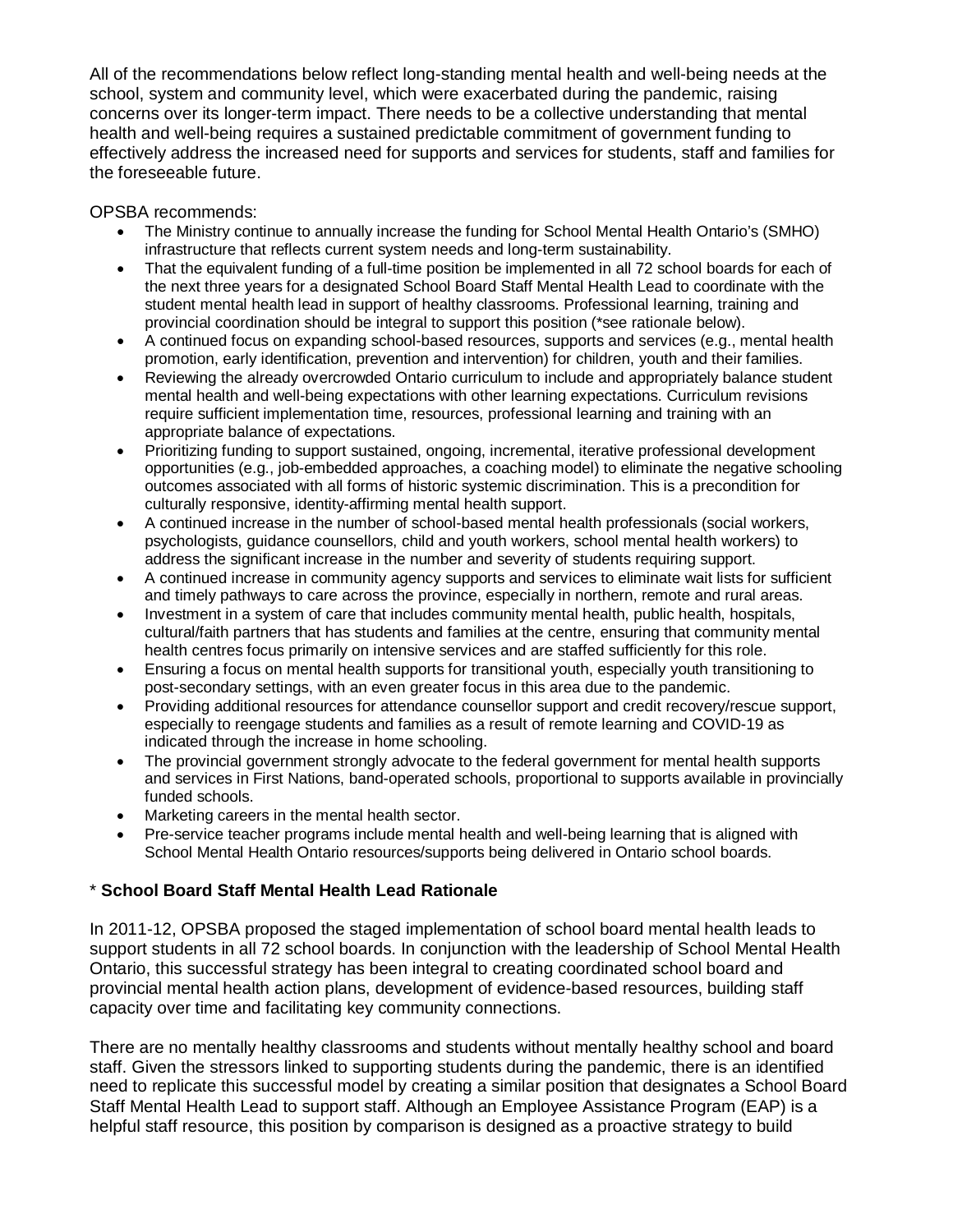capacity for healthy classrooms. Ideally, this Lead position would be a registered health professional with defined areas of competence related to adult mental health and workplace mental health.

Over the last number of years there have been many requests of the student mental health leads to support staff mental health, which is inconsistent with the original intent of the role and diverts key resources/supports away from escalating student–based mental health needs. Given the current realities related to staff mental health, it is recommended that the equivalent funding of a full-time position be implemented in all 72 school boards for each of the next three years. This staff mental health lead position would directly champion the priority of staff mental health, and work in tandem with the Student Mental Health Lead to coordinate, align and implement strategies and practices to build, maintain and sustain healthy classroom environments for students and staff. This dualpronged approach will lead to improved, sustainable outcomes for both students and staff.

Implementing this strategy will demonstrate the incredible value that we collectively place on school and board staff. It will intentionally promote inclusive and productive learning and teaching environments needed for all members of the school community to thrive.

OPSBA would be pleased to be part of an education partner working group to further develop this strategy.

#### **EQUITY, DIVERSITY AND INCLUSION (EDI)**

Schools play a critical role in providing educational pathways that ensure equitable learning outcomes. As such, educators must have access to data, tools and resources for the purposes of achieving equitable student outcomes, including those identified in school board improvement and equity plans (BIEPs). This commitment relies on the continuous analysis of learning outcomes for all students in order to support constructive critique of past practices and promising new approaches.

The experiences of students' learning during the pandemic has shed a stronger light on the latent effects of historic patterns of discrimination. They have also underscored the urgent call to disrupt these systemic patterns and structures by transforming existing curricula, systems of support, and commitments to equity.

OPSBA recommends the Ministry of Education develop a three-to-five-year plan that:

- Funds the equivalent of two full time Research Officers, per school board, to support the new Board Improvement and Equity Plan (BIEP) and the collection of identity-based data on educational outcomes, as directed by the Ministry of Education.
- Prioritizes sustained funding for ongoing, incremental, iterative professional development opportunities (e.g., job-embedded approaches, a coaching model) that support effective transformative instruction that results in equitable learning outcomes. Transformative instruction includes elements such as: identity-affirming classrooms; students' sense of belonging; and culturally relevant pedagogy.
- Recognizes the complexities of the transition to a de-streamed curriculum and dedicates funding for the development of appropriate learning resources and student supports that facilitate differentiated instruction.
- Incorporates supportive interventions in the early years that optimizes student and family engagement and sense of belonging, e.g., use of Universal Design for Learning (UDL).

#### **SPECIAL EDUCATION**

Special Education continues to be an area that is underfunded given the prevalence and complexity of student needs. This is even more significant where community services and supports are not readily available or easily accessible and have been highlighted and exacerbated during COVID-19. These students could now potentially have even more significant learning gaps that need to be intentionally addressed.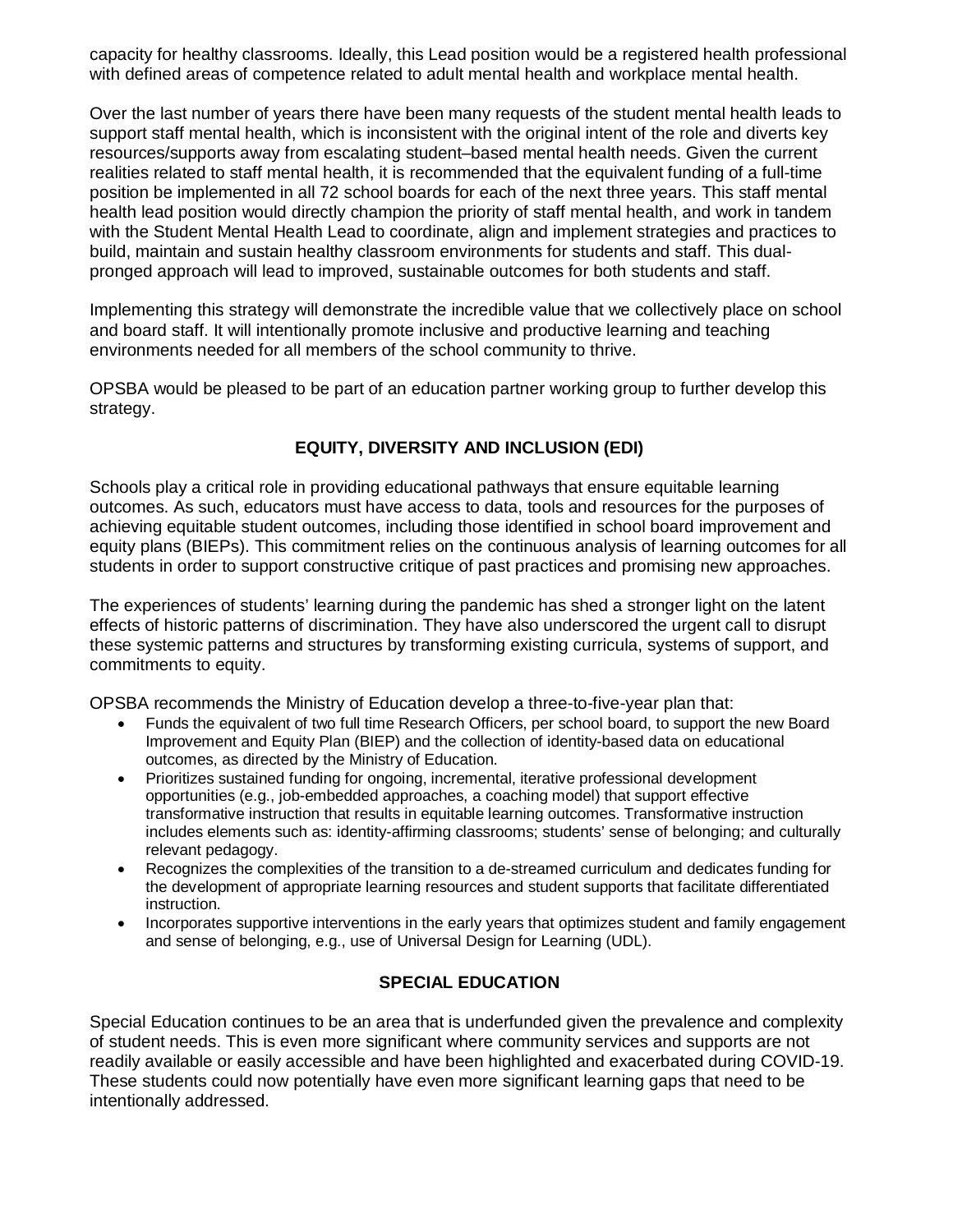OPSBA recommends:

- Predictable and responsive funding that reflects the ongoing specialized needs of students who require special education supports and/or services.
- Continued review of the special education grant components to ensure they are reflective of the current school board realities.
- A comprehensive review to fully understand the issue of assessment wait times, gaps in services and access to professional staff across the province in order to provide timely and relevant supports to students and their families. This is more acute in northern, rural, and remote communities.
- That special education and specifically autism supports and services continue to be reviewed and revised to meet the student and family needs, especially as it relates to the impact of COVID-19 on learning and well-being.
- Predictable and stable funding to ensure that all learning spaces, educational equipment and teaching practices are fully accessible, under the *Accessibility for Ontarians with Disabilities Act* and associated regulations under the Act, for all students to engage and thrive in all aspects of school.
- Continued support for the valuable contributions that our school treatment centres offer to students and their families, and for locally seconded staff.

#### **INDIGENOUS EDUCATION**

OPSBA's Indigenous Trustees' Council continues to advocate for enhanced and focused funding for all First Nations students in publicly funded schools, and consistent with its identified priority of Advancing Reconciliation, believes support extends to ensuring gaps for on-reserve and off-reserve Indigenous students. As part of its core belief in ensuring equity, funding must be targeted to allow all First Nations students the opportunity to achieve a provincial standard, regardless of where they live, and whether they are included under an Education Services Agreement/Reciprocal Education Approach (ESA/REA).

2021 has represented a pivotal change in Canada's relationship with all First Nations People, and First Nations communities. The ongoing discovery of the graves, mostly unmarked, of children who died while in the care of Canada's Residential School System and as part of government policy, has ushered in a new era of responsibility of understanding, teaching, learning, and accepting this country's shared history.

Supporting and strengthening Indigenous Education continues to be a priority for First Nations, for OPSBA, and for governments across the country. Advancing Reconciliation in support of the recommendations of the Truth and Reconciliation Commission is a major focus of OPSBA's Indigenous Trustees' Council and is one of OPSBA's key priorities. It must be understood that protecting and revitalizing culture, and recognizing that culture and language are inseparable, is necessary for reconciliation and history to be reclaimed.

A lack of broadband access is an issue for many Indigenous students, which has been even more problematic in the ongoing pandemic environment. Achievement gaps have the potential to widen between those who have technological access and those who do not. Investing in this is critical to the educational future of these students.

Annualized funding with a long-term commitment to supporting the development of First Nations educational leaders will provide a growing pool of talent and mentorship for Indigenous youth.

OPSBA recommends:

• The provincial government appropriately fund and demonstrate its commitment to accurately represent Canada's legacy of Residential Schools, by developing a mandatory "Residential Schools" Curriculum for all students to be required to be taught, as part of the Ontario Secondary School Diploma (OSSD). Included in such funding would be supports for teaching staff, curriculum support and professional development that allows for a provincially mandated credit bearing course, and also the ability for collaboration at the local level between First Nations and school boards to embed locally developed content, reflecting local history.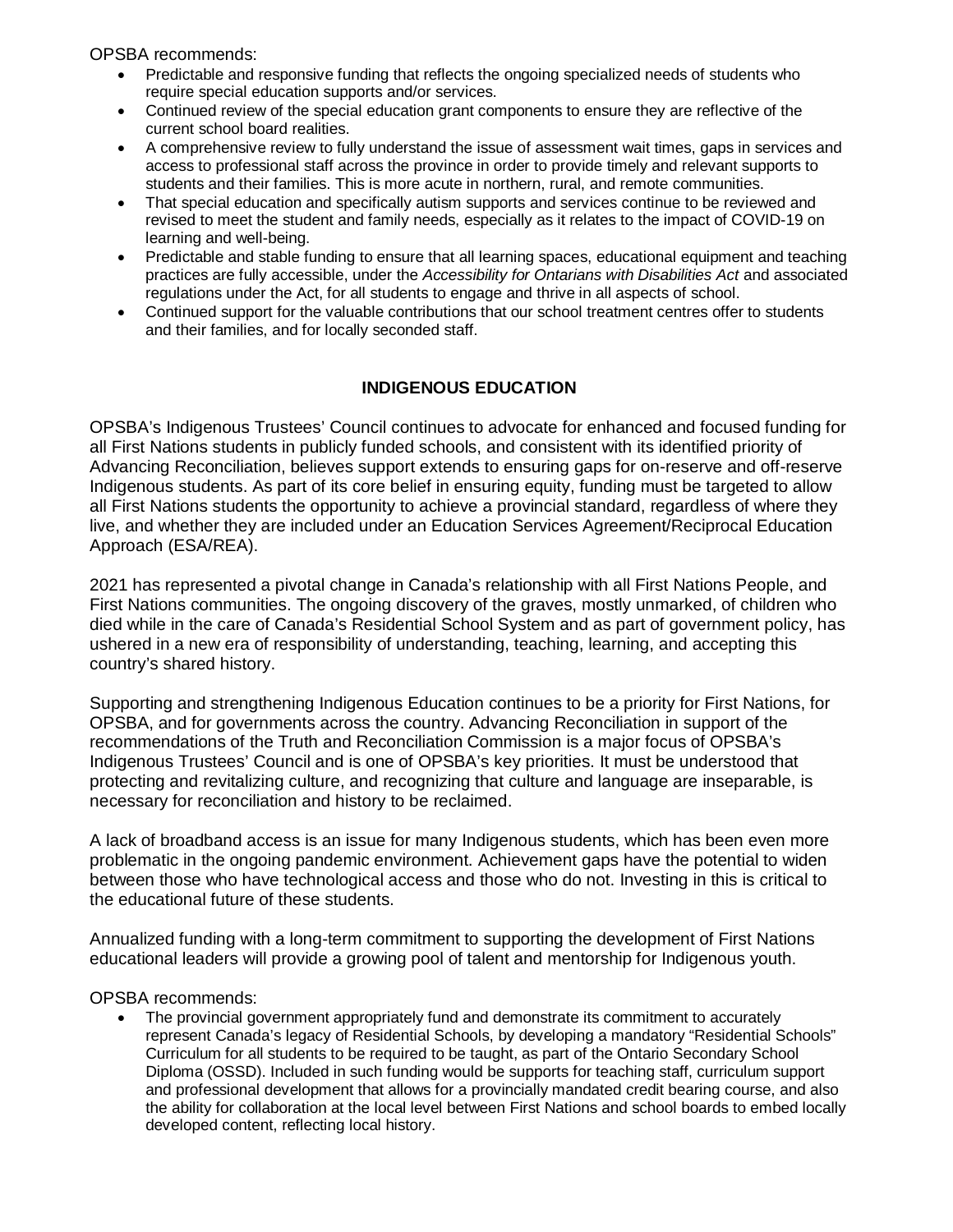- Improved funding for dedicated Indigenous language instruction, taught by accredited Indigenous language speakers. Programming and staffing, such as graduation coaches, should be enhanced, particularly at the secondary level to support Indigenous languages, and land-based teaching.
- Investing and expanding broadband access for Indigenous students.
- Supporting the promotion and development of Indigenous people into teaching positions and teachers into leadership positions – such as school principals and vice-principals, supervisory officers, and directors of education – to advance reconciliation.

#### **NORTHERN AND RURAL CHALLENGES**

OPSBA's northern and rural members continue to identify the unique needs and challenges their communities face, which include difficulty attracting and retaining employees, limited specialized professionals and services (as they relate to filling board positions in the areas of Mental Health and Well-Being, Special Education Resource, Experiential Learning and Trades, and Language teachers, specifically Indigenous Language teachers), limited and loss of community employers, and overall geography.

Student transportation continues to be a major issue when considering the availability and shortage of qualified drivers, length of routes, extreme temperatures, and the costs of ground and air transportation for Indigenous students from remote northern communities who attend public schools in urban communities.

Northern students also face many additional hardships and inequities in the area of access due to insufficient broadband capability and/or costly internet services. This continues to impact students and creates an even wider gap in areas such as e-learning access and virtual learning worlds.

The rising cost of capital projects due to the limited access to construction materials in all trades, combined with a lack of tradespeople and the soaring costs of energy resources and fuel in our northern, rural, and remote areas, continues to place major pressures on our systems.

There is a mental health crisis in northern communities that boards are also attempting to support as a point of first contact, and this has only been intensified by COVID-19. Flexible funding that each individual board can use to address local issues must be considered. Every effort must be made to address these issues to maximize student engagement, improve achievement, promote and support student mental health and well-being, and improve graduation rates and preparation for future endeavours.

OPSBA recommends:

- Consulting with northern boards and authorities when determining funding packages.
- Implementing board and authority-specific needs assessments as part of funding decisions.
- Allowing increased flexibility in the teaching qualifications for specialized staff in northern regions.
- Acting on the list of identified needs and short and long-term strategies and recommendations outlined in our [December 4, 2019 letter.](https://www.opsba.org/wp-content/uploads/2021/02/Minister-Leece-letter-Northern-School-Boards-Dec-4-2019.pdf)
- Commit to an ongoing dialogue between northern government decision-makers and education leaders.

#### **PROFESSIONAL LEARNING**

Building capacity for teachers, education workers and school administrators is an essential component for a successful provincial education system. When school staff participate in professional learning and training, it promotes professional dialogue and reflective practice and facilitates alignment of classroom and instructional practice with the school and school board improvement and equity plan. These important collaborative professional learning activities produce the necessary cohesion and synergy for improving student achievement.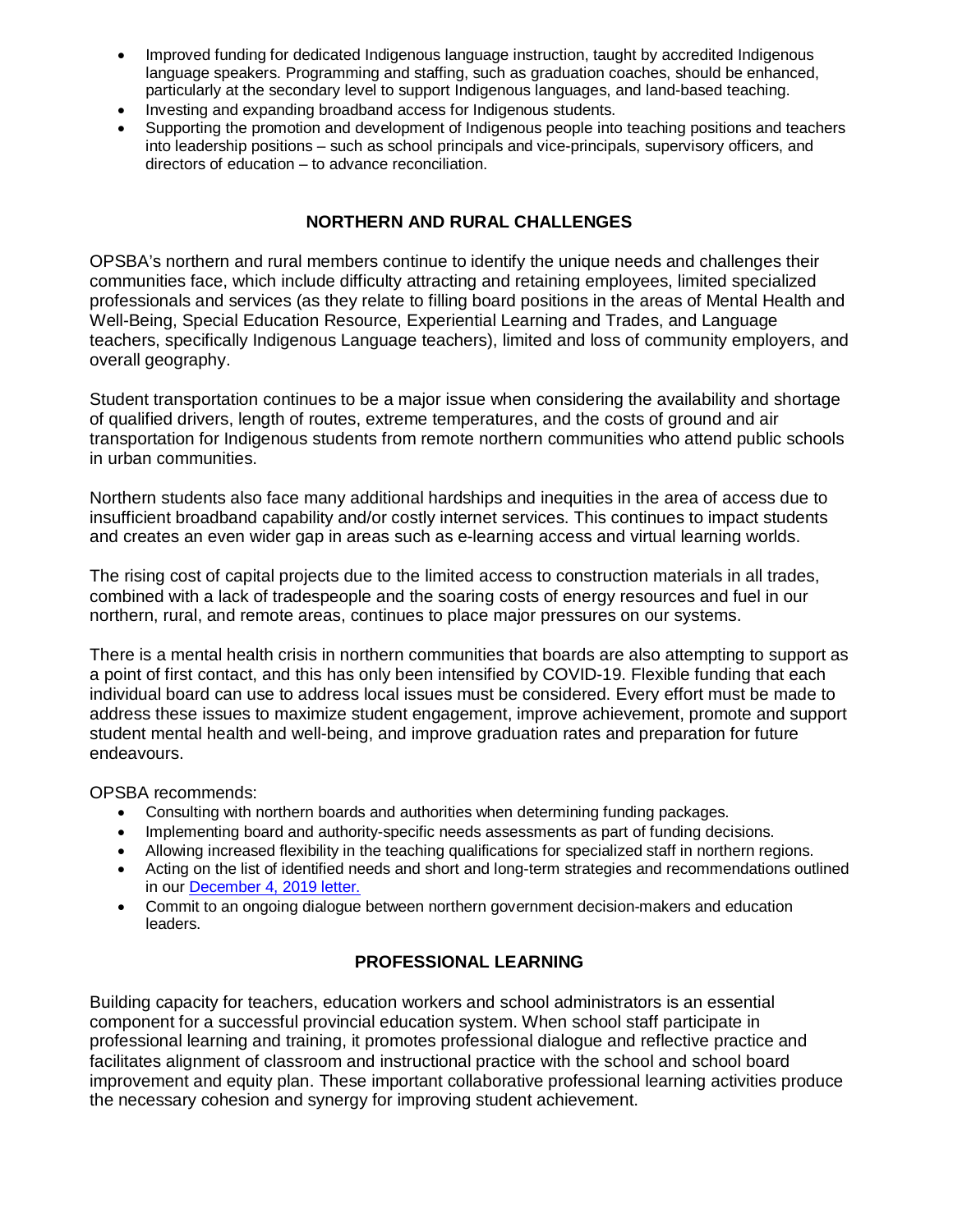OPSBA recommends:

- Delivering responsive, relevant professional learning and training that has direct application to improving learning and working conditions in classrooms and schools, while building staff confidence and maximizing engagement.
- Providing ongoing professional development in multiple formats virtual, collaborative inquiry (TLLP), or job-embedded, so they are not just linked to Professional Activity (PA) Days.

#### **FRENCH AS A SECOND LANGUAGE (FSL)**

OPSBA has recently completed a three-year Ontario Labour Market Partnership initiative with the Ministry of Labour, Training and Skills Development entitled *Meeting Labour Market Needs for French as a Second Language Instruction in Ontario*. This initiative was in response to concerns raised by OPSBA member boards about the growing gap between the number of students enrolling in French language programs and the recruitment and retention of sufficient numbers of FSL teachers and support staff. This issue has become an increasing challenge for all English language public school boards in Ontario. School boards continue to struggle with providing opportunities for student and parent choice for FSL options and this has been especially exacerbated during COVID-19.

Issues relate to:

- Significant accommodation pressures causing multiple boundary changes leading to a lack of predictability for families
- Inability to recognize French Immersion as a rationale for capital projects
- Significant transportation costs not recognized for this "optional program"
- A lack of sufficient numbers of language-proficient French teachers at both the elementary and secondary level as well as French language ECE's and other education workers
- Limiting Core French to only 600 hours of instruction, which begins in Grade 4 rather than starting earlier in Grade 1
- Maintaining English track viability in dual track schools
- Relocating English track students out of neighbourhood schools to accommodate French immersion.

OPSBA recommends:

- Continuing the proactive focus on FSL teacher supply and demand in an effort to alleviate significant school board pressures and to more accurately reflect the current reality of parent/guardian choice in a plurilingual society.
- Continuing to support innovative workable solutions as outlined in OPSBA's Labour Market FSL Initiatives to fund the ongoing collaborative work of the multisectoral FSL Labour Market Partnership to:
	- o Mobilize the research findings from Phase I, II and III of the labour market partnership report with English-language publicly funded school boards in order to deepen understanding of the factors affecting FSL teacher recruitment, hiring, professional support and retention.
	- o Facilitate the implementation of promising strategies and practices in English-language publicly funded school boards that directly affect the recruitment, hiring, professional support and retention of FSL teachers.
	- o Implement the Specialized High Skills Major Non-Profit in Education stream dedicated to FSL Core, French Immersion and extended French students.

#### **SKILLED TRADES AND APPRENTICESHIPS**

OPSBA applauds the government's recent efforts to promote the skilled trades and apprenticeships. OPSBA would like to see even more focus at the provincial and local elementary and secondary school level to help students develop positive attitudes toward the trades and be provided with more "hands on" and experiential learning opportunities. An apprenticeship focus can easily be expanded and integrated into existing vocational school programs and through secondary school experiential and cooperative education programs, as well as Specialist High Skills Majors. This will involve balancing and/or shifting funding levels for commencing an apprenticeship to secondary schools rather than only in post-secondary and employment settings.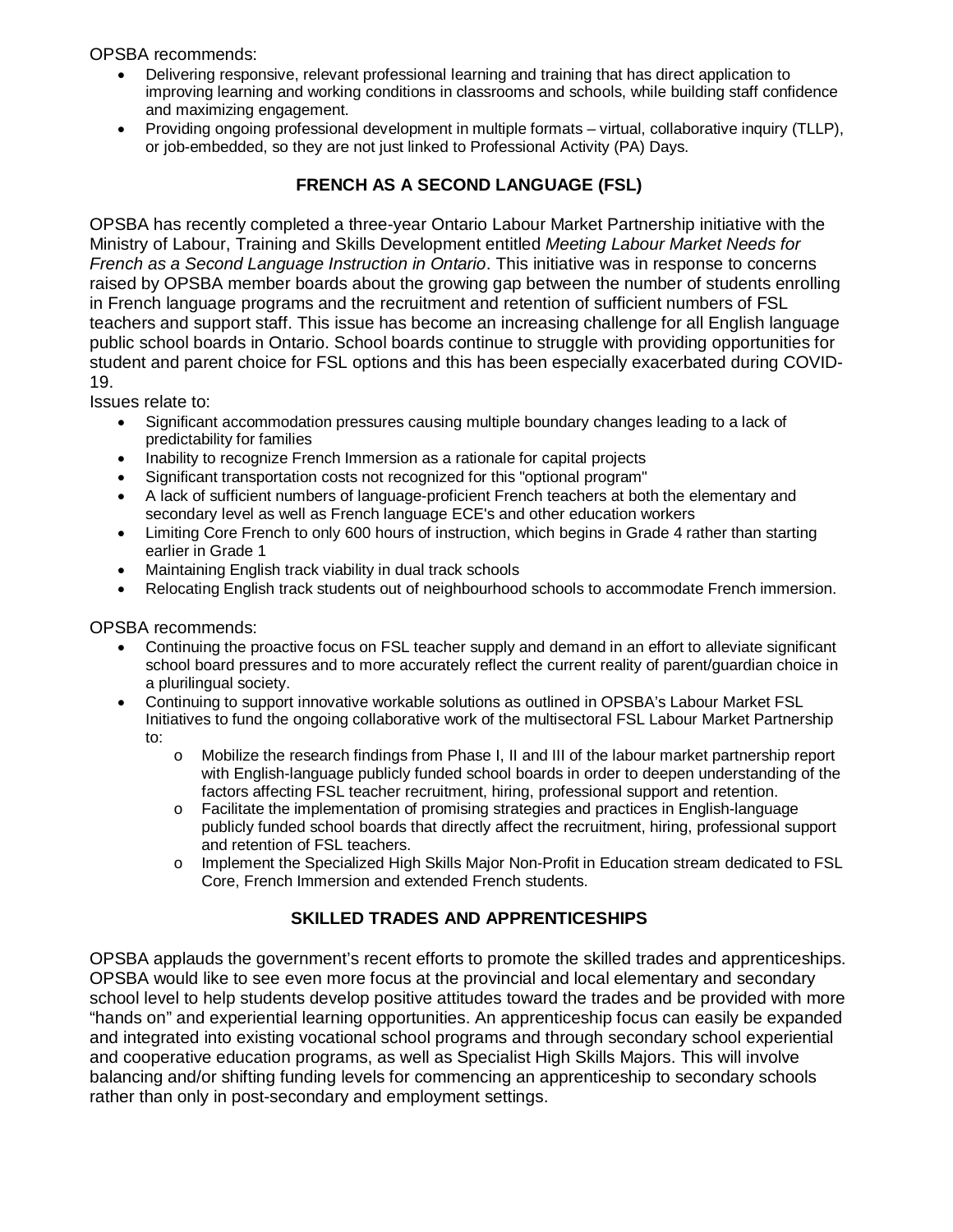OPSBA recommends:

- Supporting continued funding for the Ontario Youth Apprenticeship Program and the Specialist High Skills Major programs, but also request that the government expand relevant opportunities for students to begin to earn apprenticeship hours while in secondary school and address the issue of a lack of skilled trades' education and apprenticeship options for Indigenous students in Indigenous communities.
- Providing dedicated funding for renovations in secondary school facilities and new construction to provide shop programs to support careers in the trades (Grades 7 to 12)
- Support for amendments that will change the journeyperson to apprentice ratio for all trades to increase student access to these career opportunities.
- A continued targeted marketing and communications plan, specifically directed at parents, students, educators and employers, to further elevate skilled trades to a respected and desirable pathway.

#### **CAPITAL AND FACILITIES FUNDING**

Boards spend considerable time and effort developing their Long-Term Program and Accommodation Strategy in a manner that balances student enrolment and equitable access to programming. They also take into consideration the use of schools by local child care partners and community groups. In many areas, schools remain community hubs and need to be supported for their widespread and after school usage.

It is important for capital projects (new builds, additions, and retrofits) to be announced regularly and predictably, and they need to reflect the local needs of the school board. Delays between approvals and funding flowing have led to increased costs for goods and services, particularly seen during the pandemic. These are typically absorbed by the board.

Any improvements to the Approval to Proceed process would be greatly appreciated and allow boards to keep students in their home school environments longer.

OPSBA recommends:

- Continuing to provide funding for capital maintenance for heating, ventilation and air conditioning systems, as well as structural, mechanical and electrical repairs. This is even more critical in the COVID-19 era.
- Continuing to release Capital Priority project funding on a regular planning cycle.
- Providing transparency in the decisions for why capital projects are approved and denied.
- Increasing capital funding benchmarks to reflect the increased cost of construction (related to supply chain/material shortages/labour shortages).
- Review and amend Ontario Regulation 193/10: Restricted Purpose Revenues, to allow school boards more flexibility in how they use monies received from selling surplus board properties.

#### **STUDENT TRANSPORTATION**

The main transportation issues for school boards continue to be ride times, driver retention, funding, and school bus safety. Many boards regularly overspend their transportation budgets to meet their own unique needs. OPSBA remains a member of the Ministry of Education's Student Transportation Advisory Group (STAG). The last update (August 5, 2021) indicated that next steps included "a potential funding option centred on a needs-based funding approach which can incorporate a benchmark framework and a volume-based approach built on province-wide common reference standard to improve consistency in funding across the province, as well as a review of contracting practices." The transportation funding benchmark has remained unchanged in two consecutive GSN announcements, disregarding the fact that tendered contracts have annual increases in costs that school boards have had to absorb.

OPSBA recommends:

• Providing regular updates as to the next steps of the STAG.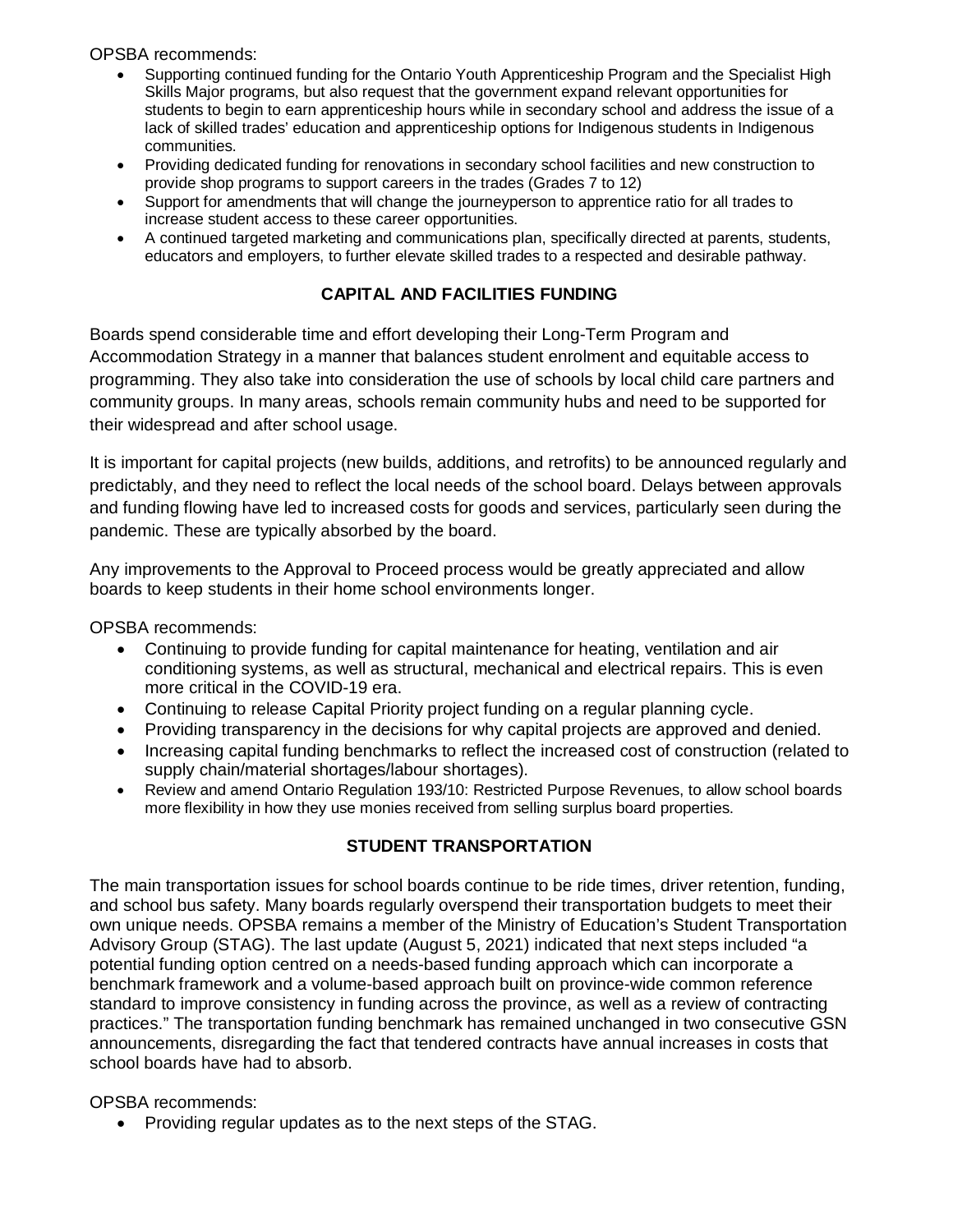- Considering the unique student transportation circumstances and needs that each board (northern, rural and urban) faces. This would also include supporting student participation in field trips, sporting events and extracurricular activities.
- Committing to the investment of increased funding to attract and retain school bus drivers.
- Update the transportation funding benchmark to reflect increased costs.
- Convening a working group with the Ministry of Municipal Affairs and the Ministry of Transportation to discuss and develop shared busing options for students.

#### **TECHNOLOGY AND BROADBAND**

The pandemic has reinforced the importance of in-person learning and the role schools serve as hubs for learning, critical social interaction and community connection. It has also reinforced that technology can play an important supplementary role in student learning.

Investments need to continue for school boards to support the classroom experience for staff and students through access to computers and software. The ministry should also provide funding to allow school boards to provide students with quality devices and create equitable access to reliable, affordable internet bandwidth, which is needed beyond the school setting and currently lacking in many rural, remote, northern and Indigenous communities. Lack of this infrastructure across the province continues to create gaps in equitable learning opportunities for vulnerable and marginalized student populations. We are also aware of boards that are facing increased challenges associated with the costs and limitations of software licensing agreements, which were heightened during emergency remote learning.

OPSBA recommends:

- Implementing a predictable cycle of evergreen technology funding so that all students and staff have ready access to technology devices for individual use, as needed, to support learning and working.
- Ensuring corresponding funding for IT departments to meet the increased demand for technology support for staff, students and families.
- Continuing the work of the Broadband Modernization Program to ensure there is equitable and timely access to improved technology infrastructure for all school boards across the province by regularly connecting with school boards to identify areas where infrastructure gaps remain.
- Reinstating the dedicated funding for the procurement of licenses for educational software (previously coordinated by the Ontario Software Acquisition Program Advisory Committee [OSAPAC]).
- That the provincial government strongly advocate to the federal government for technology and broadband supports and services in First Nations, band-operated schools proportional to supports available in provincially funded schools.
- Prioritizing funding to support sustained professional learning opportunities (e.g., job-embedded approaches or a coaching model) to support effective pedagogical design for the integration of technology in the classroom.

#### **2022 MUNICIPAL AND SCHOOL BOARD ELECTIONS**

In previous election years (2010, 2014 and 2018) OPSBA worked with the Ministry of Education's Governance and Leadership Branch and the Ontario Education Services Corporation on the creation of, and revision to, several resources. As we begin to prepare for the 2022 elections, our objectives will be:

- To promote and increase the awareness for the role of democratic locally elected school board trustee (and their contribution to public education)
- To encourage a more diverse group of individuals to consider becoming a trustee candidate
- To increase overall voter turnout for municipal and school board elections

OPSBA recommends:

The Ministry of Education soon confirm secured funding to support the creation and/or revision of election resources.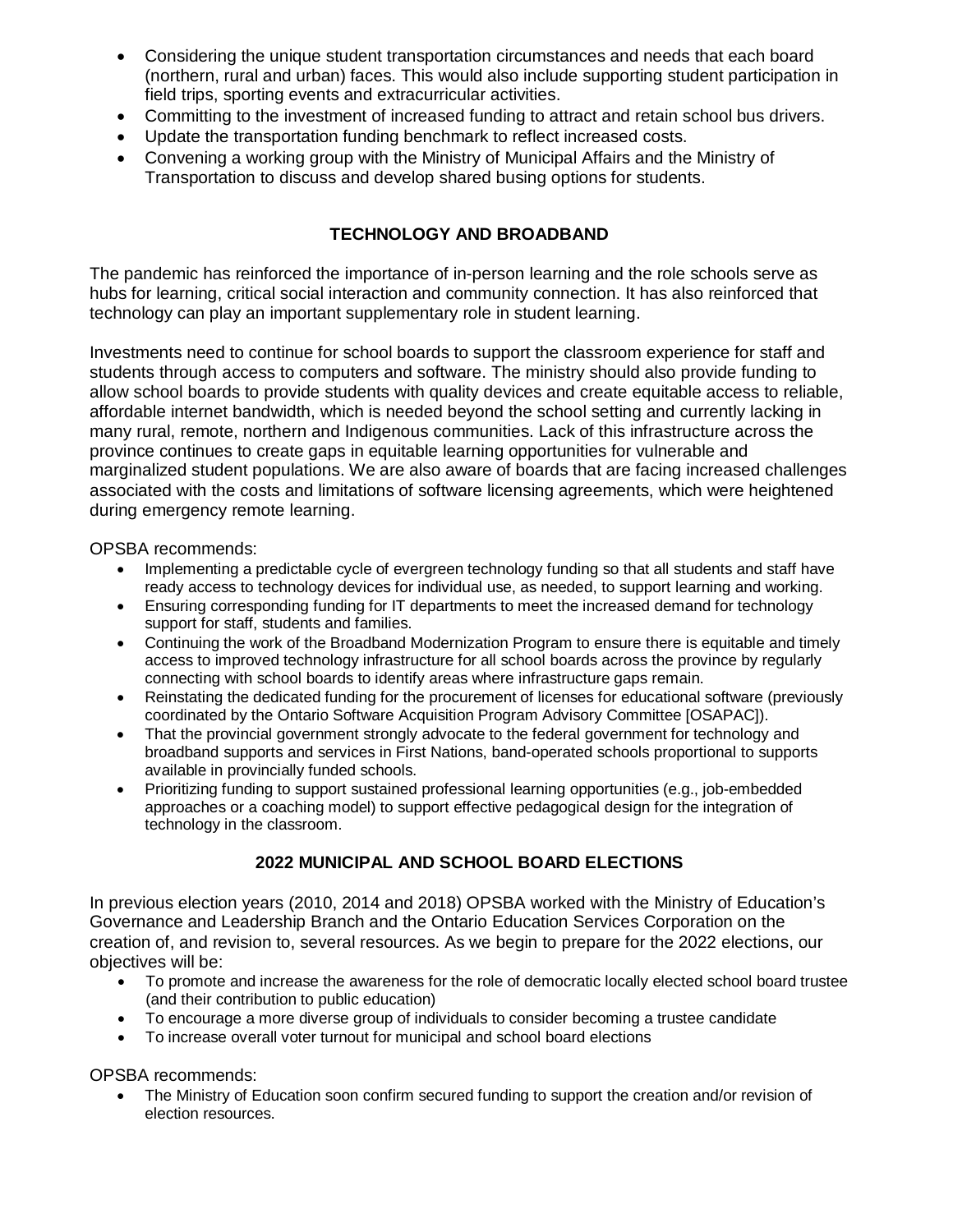- The Ministry of Education co-develop with school board and trustee associations orientation sessions for the next term of trustees.
- A coordinated strategy targeted at potential trustee candidates to learn about the role and responsibilities of school boards and elected trustees.
- Support for mandatory and consistent trustee governance orientation and Professional Development.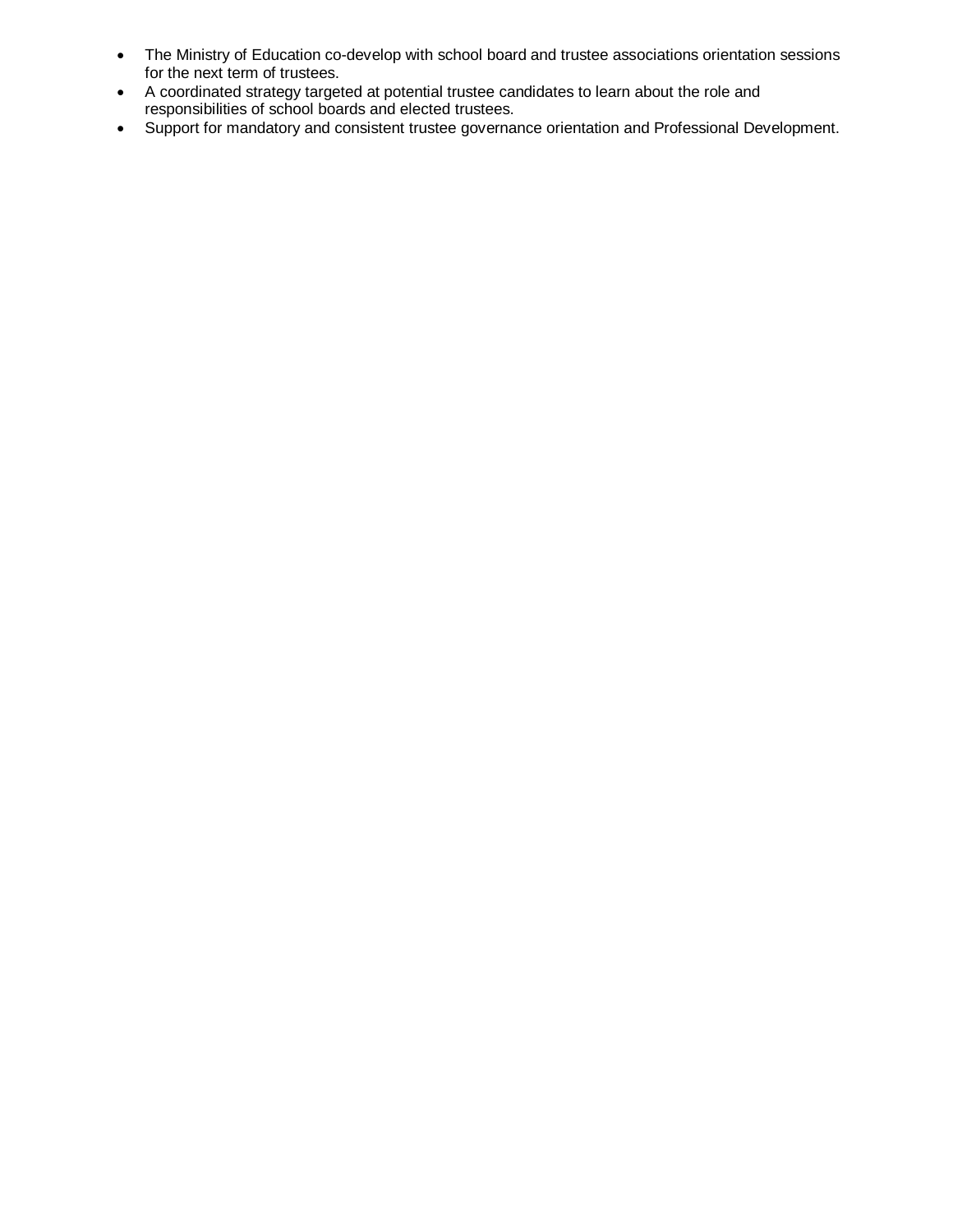#### **Appendix A: What are we currently doing to support student mental health?**

Through School Mental Health Ontario and school boards, structures, systems, and programming have been created to support effective implementation of research-based, culturally responsive school mental health practices in schools. The listing below summarizes some of the tools and supports available to support student mental health through the pandemic and beyond. The key is to ensure sufficient time for continuing to build awareness of these resources, training of the resources, coordinate and implement the resources for the various identified audiences.

| <b>Audience</b>         | <b>Sample</b><br><b>Resources</b>               | <b>Brief Description</b>                                                                                                                                                |
|-------------------------|-------------------------------------------------|-------------------------------------------------------------------------------------------------------------------------------------------------------------------------|
| <b>Students</b>         | <b>Student MH LIT</b>                           | Four-lesson mental health literacy for secondary students. Watch<br>the two-minute overview video here                                                                  |
|                         | <b>Anxiety Shareables</b>                       | Set of social media shareables focused on coping with stress and<br>anxiety, developed with ThriveSMH student reference group                                           |
|                         | <b>Equity and Allyship</b><br><b>Shareables</b> | Set of social media shareables focused on equity within mental<br>health, developed with ThriveSMH student reference group                                              |
|                         | Grounding<br><b>Shareables</b>                  | Set of social media shareables focused on grounding techniques,<br>using acronyms like SOLID with associated prompts                                                    |
|                         | <b>ThriveSMH</b><br>Instagram                   | A student-led Instagram account developed by SMH-ON's student<br>reference group, ThriveSMH                                                                             |
|                         | <b>Guided Video</b><br><b>Series</b>            | Series of videos that students can use to help with relaxation<br>techniques like visualization and calm breathing                                                      |
|                         | <b>Help-Seeking</b><br><b>Resources</b>         | Set of tools to promote student help-seeking, reduce stigma, and<br>articulate pathways to support (pocket and screen reader versions)                                  |
|                         | <b>Topics in mental</b><br>health               | Information sheets on topics that may be relevant for secondary<br>school students                                                                                      |
|                         | <b>Tools for Adult</b><br><b>Allies</b>         | Set of tools to support adults who encourage and facilitate student<br>voice and leadership in the mental health promotion space                                        |
| Parents /<br>Caregivers | <b>Suicide Prevention</b><br><b>Resources</b>   | Tools to help parents understand, identify, and respond to signs of<br>suicidal ideation and behaviour (in multiple languages)                                          |
|                         | <b>Early identification</b><br>resources        | Tools to help parents recognize signs of a mental health problem                                                                                                        |
|                         | <b>Topics in mental</b><br>health               | Information sheets on topics that may be relevant for parents and<br>caregivers (e.g., substance use prevention, digital technology use,<br>wellness promotion at home) |
|                         | <b>Back to school</b><br>resources              | Series of tip sheets and web-based information to support parents<br>with the return to school during COVID-19 (in multiple languages)                                  |
|                         | <b>Tools for school</b><br>staff                | Tip sheets to support compassionate and helpful conversations<br>about mental health with parents and caregivers                                                        |
| <b>Audience</b>         | <b>Sample</b><br><b>Resources</b>               | <b>Brief Description</b>                                                                                                                                                |
| Educators               | <b>MH LIT</b>                                   | Six-module online learning about mental health designed for the<br>educator role, available on the VLE                                                                  |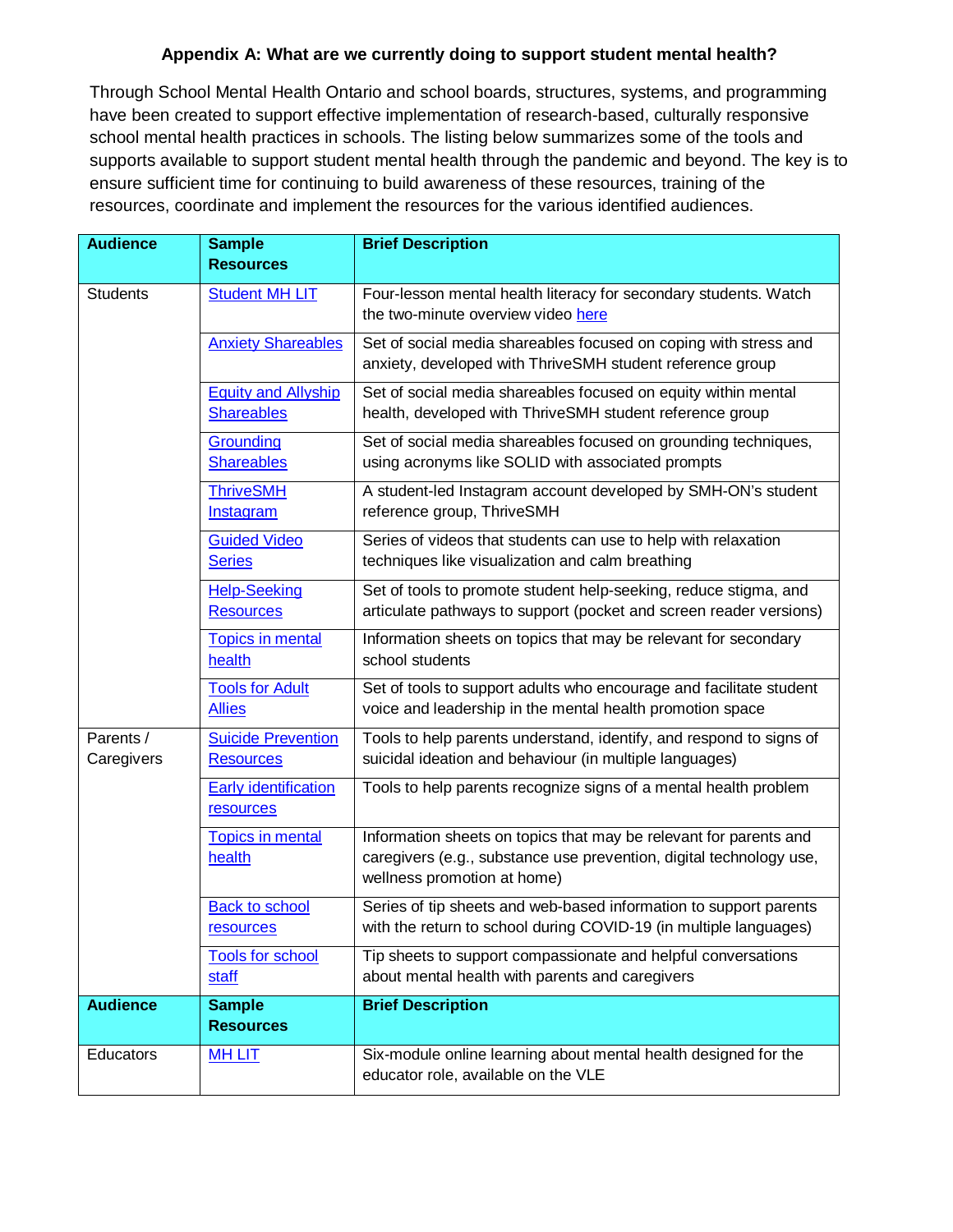|                                            | <b>Everyday Mental</b><br><b>Health Practices</b>                  | Series of everyday mental health practices compiled in<br>collaboration with ETFO, OECTA, OSSTF, and AEFO                                                                                                              |
|--------------------------------------------|--------------------------------------------------------------------|------------------------------------------------------------------------------------------------------------------------------------------------------------------------------------------------------------------------|
|                                            | <b>Virtual Field Trips</b>                                         | Series of lesson plans and virtual field trips, K-12, focused on<br>strategies for coping with stress. Watch a sample video here.                                                                                      |
|                                            | <b>HPE Lesson Plans</b>                                            | Series of lesson plans, K-8, with minds-on activities and mentor<br>texts aligned with mental health in HPE curriculum                                                                                                 |
|                                            | <b>Read Alouds</b>                                                 | Series of read alouds that can accompany the HPE lesson plans or<br>may be used more generally in the classroom or at home (currently<br>in EN, FR, and Inuktitut)                                                     |
|                                            | <b>SEL posters</b>                                                 | Series of posters that serve as reminders related to everyday<br>practices that support social emotional skill development                                                                                             |
|                                            | <b>Reflection Tools</b>                                            | Tools to help educators build and maintain mentally healthy<br>classroom settings for every student                                                                                                                    |
|                                            | <b>Back to school</b><br>resources                                 | PD Day slide decks and videos, First 10 Days resource,<br>conversation starters, etc. to support wellness promotion with return<br>to school. Many resources are packaged within this <i>quide</i> for easy<br>access. |
|                                            | <b>Early identification</b><br>resources                           | Tools to help educators to notice and respond to student mental<br>health problems, in-person and during remote learning                                                                                               |
|                                            | <b>Equity and mental</b><br>health resources                       | Information sheets to help educators plan for safe and supportive<br>conversations related to anti-racism, anti-oppression and the<br>intersection with mental health                                                  |
| Child and<br>Youth Support<br><b>Staff</b> | Rising to the<br>Challenge<br>Workshops                            | Workshop created with and for child and youth workers, chaplains,<br>and other school staff who are engaged in class-wide and small<br>group mental health promotion services                                          |
|                                            | <b>Kids Have Stress</b><br>Too!                                    | Training and four-unit resource for child and youth support staff to<br>implement alongside educators in the classroom to support student<br>learning about stress and coping                                          |
|                                            | <b>Emotion Coaching</b>                                            | Series of modules and resources to support the use of emotion<br>coaching as a strategy for helping to validate and support students                                                                                   |
| Principals /<br>Vice-Principals            | <b>MH LIT</b>                                                      | Six-module online learning about mental health designed for the<br>school leader role, available on the VLE                                                                                                            |
|                                            | <b>Leading Mentally</b><br><b>Healthy Schools</b>                  | One stop reference for school leaders related to creating the<br>conditions for good student mental health, updated release in 2022                                                                                    |
|                                            | <b>Equity and mental</b><br>health resources                       | Resources to support school leaders in their efforts to advance<br>equity and mental health outcomes                                                                                                                   |
| <b>Audience</b>                            | <b>Sample</b><br><b>Resources</b>                                  | <b>Brief Description</b>                                                                                                                                                                                               |
| Principals /<br>Vice-Principals            | <b>Decision Support</b><br><b>Tools</b>                            | Tools to help school leaders in selecting mental health awareness<br>and promotion activities                                                                                                                          |
|                                            | <b>Supporting Student</b><br><b>Mental Health</b><br><b>Series</b> | Series of webinars and podcasts co-developed with OPC, CPCO,<br>and ADFO                                                                                                                                               |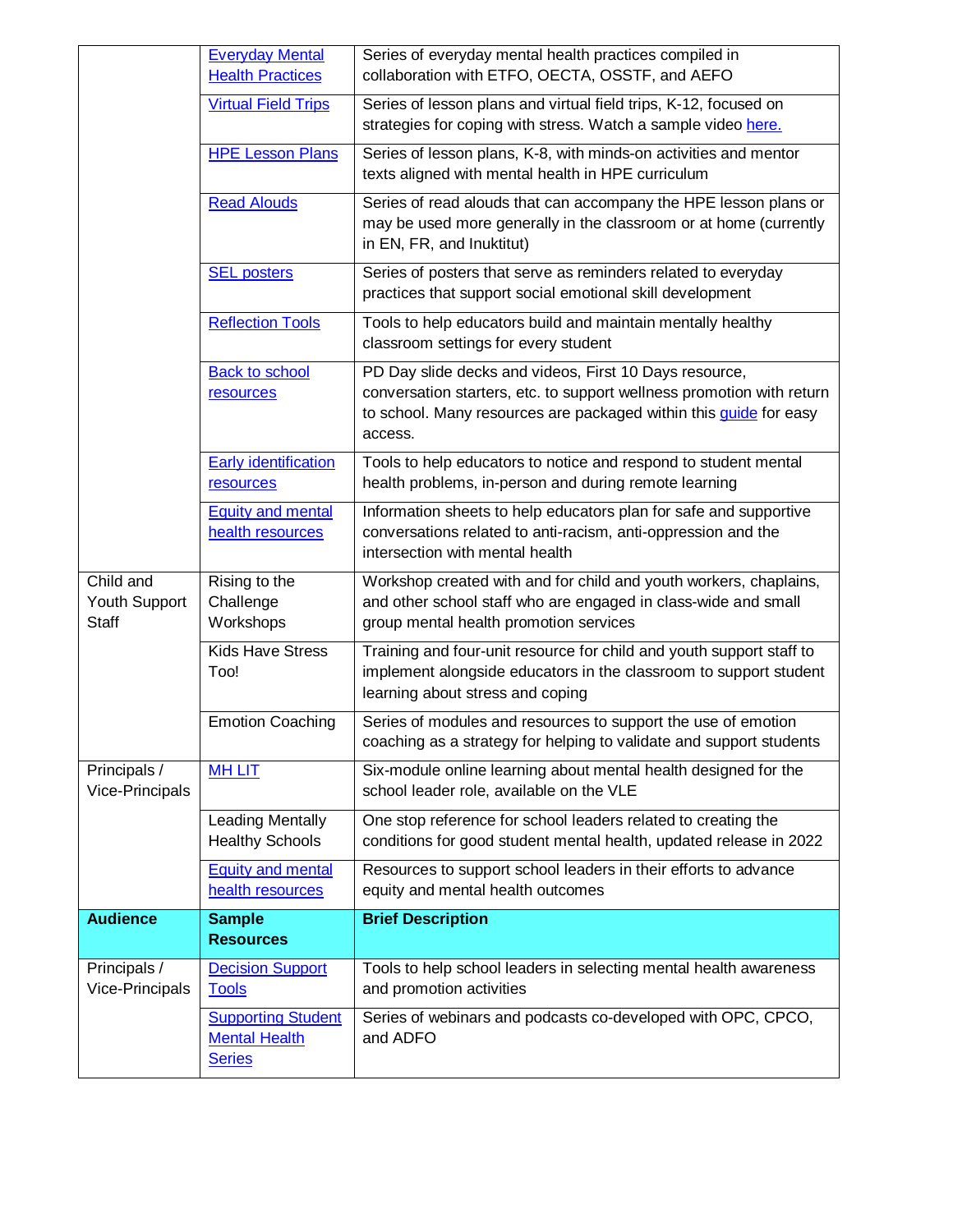| <b>SMH</b><br>Professionals                        | Training in early<br>intervention<br>protocols                   | Synchronous and recorded training, and ongoing<br>coaching/consultation for implementation of evidence-based<br>stepped care protocols like Brief Digital Interventions<br>(Harvard/McMaster), Brief Interventions for School Clinicians<br>(Washington U), and Supporting Transition Resilience of Newcomer<br>Groups (National Center for School Mental Health). |
|----------------------------------------------------|------------------------------------------------------------------|--------------------------------------------------------------------------------------------------------------------------------------------------------------------------------------------------------------------------------------------------------------------------------------------------------------------------------------------------------------------|
|                                                    | Suicide Risk<br>Assessment<br>Training                           | Three-session workshop series with McMaster Children's Hospital<br>on suicide risk assessment for the school setting                                                                                                                                                                                                                                               |
|                                                    | Workshops on<br>critical topics in<br>SMH service<br>delivery    | Workshops with expert speakers on topics like eating disorder<br>prevention, gaming addiction, measurement-based care, substance<br>use and overdose prevention, complex issues in virtual care                                                                                                                                                                    |
|                                                    | <b>Centering Black</b><br>youth well-being<br>certificate course | Four-week certificate course offered in partnership with YouthRex<br>for regulated SMH professionals to learn ways to centre Black<br>student well-being and to combat anti-Black racism                                                                                                                                                                           |
|                                                    | Culturally-adapted<br>Cognitive<br><b>Behaviour Therapy</b>      | Online course in development alongside the CAMH Office of Health<br>Equity                                                                                                                                                                                                                                                                                         |
| <b>Mental Health</b><br>Leadership<br><b>Teams</b> | Implementation<br>Coaching                                       | Every board has a SMH-ON coach who provides guidance related<br>to the development and implementation of the board mental health<br>and addictions strategy and related initiatives, helps with<br>contextualizing provincial guidance to the local setting, and offers<br>assistance with critical incidents, etc.                                                |
|                                                    | Regional and<br>provincial<br>community of<br>practice           | Regular meetings designed to facilitate cross-board sharing,<br>common messaging, and alignment with the provincial school<br>mental health action plan                                                                                                                                                                                                            |
|                                                    | Tools and<br>templates                                           | Board mental health leadership teams have access to a Leadership<br>Portal that houses a range of tools, templates, slide decks, videos,<br>and resource repositories that they can draw upon to create board-<br>specific professional learning, resources, etc.                                                                                                  |